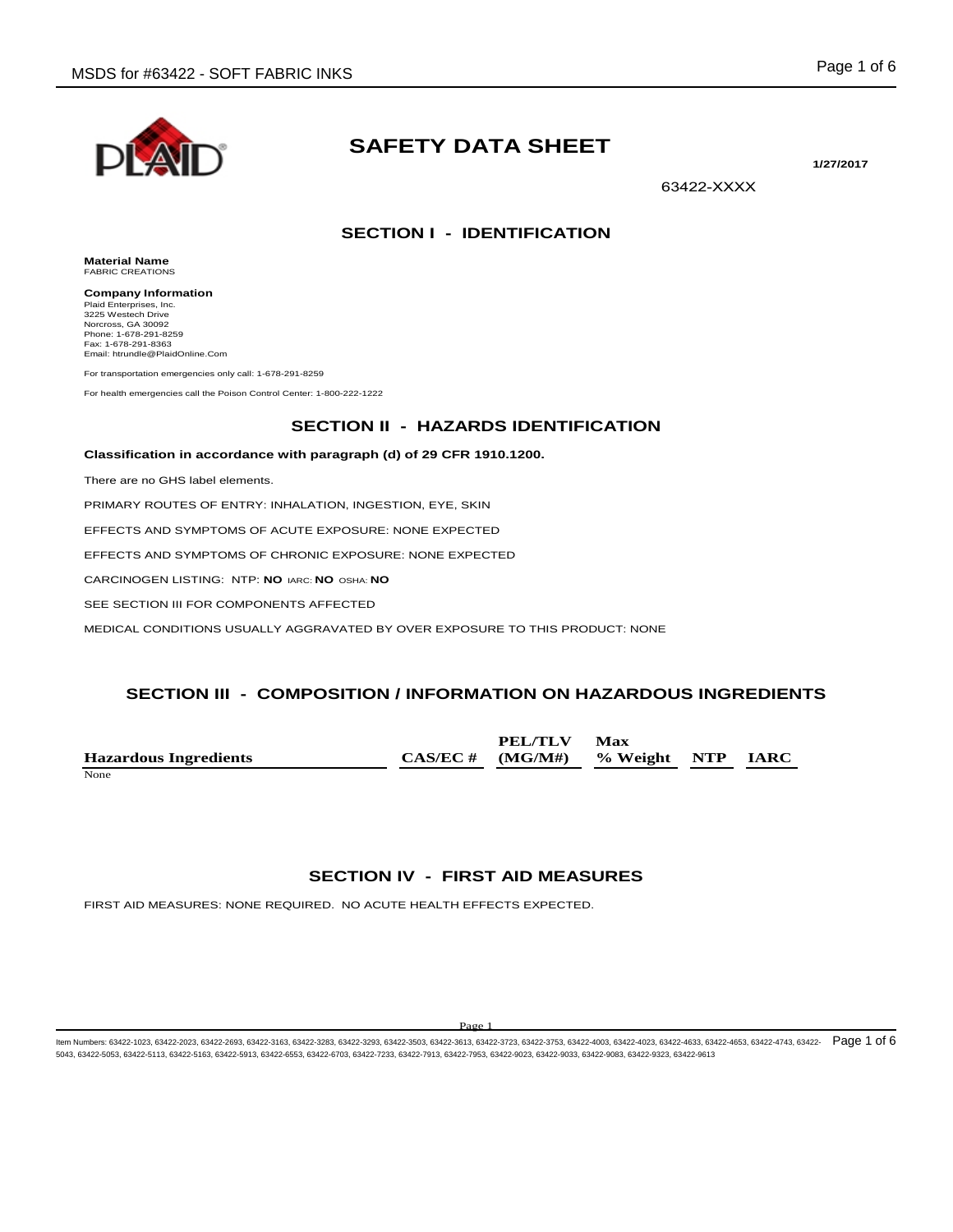# **SECTION V - FIRE FIGHTING MEASURES**

FLASH POINT (METHOD): N/A  $\blacksquare$  AUTOIGNITION TEMPERATURE: N/A EXPLOSION LIMITS IN AIR (% BY VOLUME): NOT EXPLOSIVE EXTINGUISHING MEDIA: NO SPECIAL MEDIA REQUIRED FIRE FIGHTING PROCEDURES: NO SPECIAL FIRE FIGHTING PROCEDURES REQUIRED UNUSUAL FIRE & EXPLOSION HAZARDS: NOT COMBUSTIBLE

# **SECTION VI - ACCIDENTAL RELEASE MEASURES**

STEPS TO BE TAKEN IN CASE A MATERIAL IS SPILLED: Clean up in accordance with all applicable regulations. Absorb spillage with noncombustible, absorbent material. For waste disposal, see Section XIII

#### **SECTION VII - HANDLING AND STORAGE**

PRECAUTIONS TO BE TAKEN DURING STORAGE AND HANDLING: Good industrial hygiene practice requires that exposure be maintained below the TLV. This is preferably achieved through the provision of adequate ventilation. When exposure cannot be adequately controlled in this way, personal respiratory protection should be employed.

#### **SECTION VIII - EXPOSURE CONTROLS / PERSONAL PROTECTION**

RESPIRATORY PROTECTION AND SPECIAL VENTILATION REQUIREMENTS: NONE REQUIRED OTHER PROTECTIVE EQUIPMENT (GLOVES, GOGGLES, ETC): NONE REQUIRED WORK/HYGIENE PRACTICES: NONE REQUIRED ENGINEERING CONTROLS: NONE REQUIRED

#### **SECTION IX - PHYSICAL AND CHEMICAL PROPERTIES**

BOILING POINT: N/A and the state of the state of the method of the MELTING POINT: N/A VAPOR PRESSURE: N/A SPECIFIC VAPOR DENSITY (AIR=1): N/A SPECIFIC GRAVITY: N/A SOLUBILITY IN WATER:  $\overline{S}$ 

REACTIVITY IN WATER: NON-REACTIVE

# **SECTION X - STABILITY AND REACTIVITY**

HAZARDOUS POLYMERIZATION PRODUCTS: N/A STABILITY: STABLE CONDITIONS TO AVOID: N/A INCOMPATIBILITY (MATERIALS TO AVOID): N/A HAZARDOUS DECOMPOSITION PRODUCTS: N/A

#### **SECTION XI - TOXICOLOGICAL INFORMATION**

ACUTE EFFECTS ASSOCIATED WITH USE OF THIS MATERIAL: NONE EXPECTED The summated LD50 is 16797 mg/kg. The summated LC50 is 16204 mg/cubic meter. This product is not considered to be a known or suspected human carcinogen by NTP, IARC or OSHA (see section III)

#### **SECTION XII - ECOLOGICAL INFORMATION**

NO HARMFUL EFFECTS KNOWN OTHER THAN THOSE ASSOCIATED WITH SUSPENDED INERT SOLIDS IN WATER.

Page 2

ltem Numbers: 63422-1023, 63422-2023, 63422-2693, 63422-3163, 63422-3283, 63422-3503, 63422-3613, 63422-3733, 63422-3735, 63422-4030, 63422-4023, 63422-4633, 63422-4653, 63422-4743, 63422-4743, 63422-4743, 63422-4739, 6342 5043, 63422-5053, 63422-5113, 63422-5163, 63422-5913, 63422-6553, 63422-6703, 63422-7233, 63422-7913, 63422-7953, 63422-9023, 63422-9033, 63422-9083, 63422-9323, 63422-9613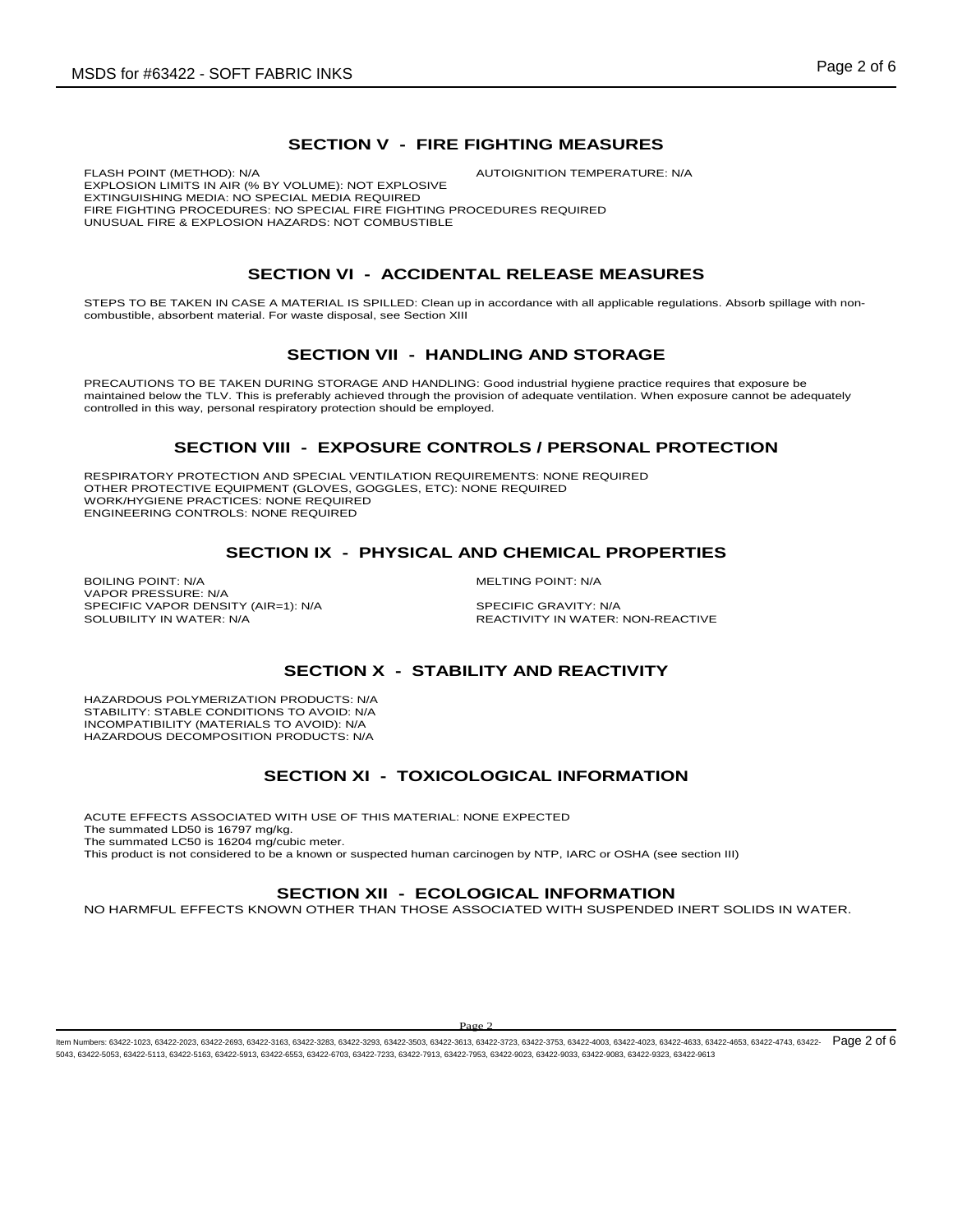#### **SECTION XIII - DISPOSAL CONSIDERATIONS**

RCRA HAZARD CLASS (40 CFR 261): THIS PRODUCT IS NOT CLASSIFIED AS A HAZARDOUS WASTE. WASTE DISPOSAL METHOD: DISPOSE OF IN ACCORDANCE WITH FEDERAL, STATE AND LOCAL REGULATIONS.

#### **SECTION XIV - TRANSPORTATION INFORMATION**

U.S. DOT (49 CFR 172.101): THIS IS NOT A HAZARDOUS MATERIAL AS CLASSIFIED BY CFR 172.101.

# **SECTION XV - REGULATORY INFORMATION**

CONTENTS OF THIS SDS COMPLY WITH OSHA HAZARD COMMUNICATION STANDARD 29 CFR 1910.1200

EPA SARA TITLE III CHEMICAL LISTINGS: SECTION 302.4 EXTREMELY HAZARDOUS SUBSTANCES (40 CFR 355): NONE

SECTION 313 TOXIC CHEMICALS (40 CFR 372): ALUMINUM

INTERNATIONAL REGULATIONS

CANADIAN WHMIS: THIS PRODUCT IS A CONTROLLED PRODUCT UNDER CANADA'S WORKPLACE HAZARDOUS MATERIALS INFORMATION SYSTEM. IT CONTAINS THE FOLLOWING TOXIC OR HIGHLY TOXIC MATERIALS: ALUMINUM COPPER PHTHALOCYANINE FERRIC OXIDE **MICA** PROPYLENE GLYCOL

SUPPLEMENTAL STATE COMPLIANCE INFORMATION:

THIS PRODUCT CONTAINS THE FOLLOWING CHEMICAL(S) LISTED UNDER NEW JERSEY'S RIGHT TO KNOW PROGRAM:

**MICA** PIGMENT RED 101 PIGMENT WHITE 6 PROPYLENE GLYCOL

THIS PRODUCT CONTAINS THE FOLLOWING CHEMICAL(S) REQUIRING NOTIFICATION TO THE STATE OF WASHINGTON UNDER THEIR CHILDREN'S SAFE PRODUCTS ACT: ALKYLPHENOL ETHOXYLATE

THIS PRODUCT CONTAINS THE FOLLOWING CHEMICAL(S) LISTED IN FLORIDA'S TOXIC SUBSTANCE LIST: 2-Amino-2-methyl-1-propanol Aluminum, metal and oxide and welding fu Iron oxide fume Mica dust

THIS PRODUCT CONTAINS THE FOLLOWING CHEMICAL(S) LISTED IN MAINE'S PRIORITY CHEMICAL LIST: NONE

THIS PRODUCT CONTAINS THE FOLLOWING CHEMICALS CONSIDERED BY VERMONT AS BEING OF VERY HIGH CONCERN TO CHILDREN: NONE

THIS PRODUCT CONTAINS THE FOLLOWING CHEMICAL(S) LISTED IN MASSACHUSETTS HAZARDOUS SUBSTANCE LIST: 2-Amino-2-methyl-1-propanol Aluminum Carbon black Iron oxide dust Mica Dust Titanium dioxide

Page 3

ltem Numbers: 63422-1023, 63422-2023, 63422-2693, 63422-3163, 63422-3283, 63422-3503, 63422-3613, 63422-3733, 63422-3735, 63422-4030, 63422-4023, 63422-4633, 63422-4653, 63422-4743, 63422-4743, 63422-4743, 63422-4738, 6342 5043, 63422-5053, 63422-5113, 63422-5163, 63422-5913, 63422-6553, 63422-6703, 63422-7233, 63422-7913, 63422-7953, 63422-9023, 63422-9033, 63422-9083, 63422-9323, 63422-9613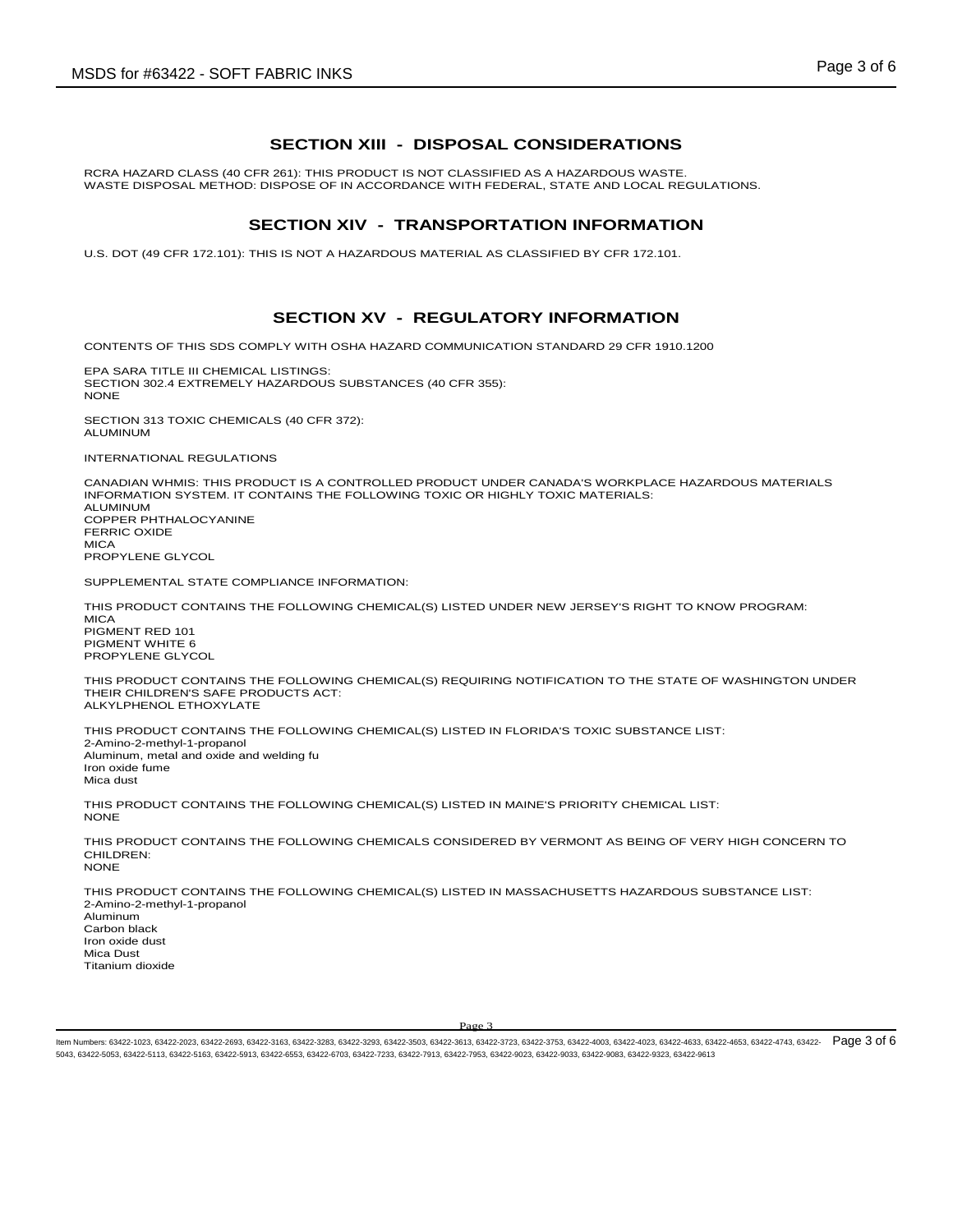THIS PRODUCT CONTAINS THE FOLLOWING CHEMICAL(S) LISTED ON MICHIGAN'S CRITICAL MATERIALS REGISTER: NONE

THIS PRODUCT CONTAINS THE FOLLOWING CHEMICAL(S) LISTED ON MINNESOTA'S HAZARDOUS SUBSTANCES LIST: Aluminum pyro powders Carbon black Iron oxide fume (Fe2O3) as Fe Propylene glycol Titanium dioxide

THIS PRODUCT CONTAINS THE FOLLOWING CHEMICAL(S) LISTED IN PENNSYLVANIA'S HAZARDOUS SUBSTANCES LIST: 1,2-Propanediol 1-Propanol, 2-amino-2-methyl-Aluminum Carbon black Iron oxide Mica-group minerals Titanium oxide

Under CPSC's consumer product regulations (16CFR1500.3 and 150014), this product has the following required acute and chronic hazard labeling:

**NONE**

# **SECTION XVI - OTHER INFORMATION**

Disclaimer: We believe the statements, technical information and recommendations contained herein are reliable, but they are given without warranty or guarantee of any kind. The information contained in this document applies to this specific material as supplied. It may not be valid for this material if it is used in combination with any other materials. It is the user's responsibility to satisfy oneself as to the suitability and completeness of this information for the user's own particular use.

**LAST REVISION DATE: 01/26/2017**

**Prepared by Duke OEM Toxicology**

Page

ltem Numbers: 63422-1023, 63422-2023, 63422-2693, 63422-3163, 63422-3283, 63422-3503, 63422-3613, 63422-3733, 63422-3735, 63422-4030, 63422-4023, 63422-4633, 63422-4653, 63422-4743, 63422-4743, 63422-4743, 63422-4743, 6342 5043, 63422-5053, 63422-5113, 63422-5163, 63422-5913, 63422-6553, 63422-6703, 63422-7233, 63422-7913, 63422-7953, 63422-9023, 63422-9033, 63422-9083, 63422-9323, 63422-9613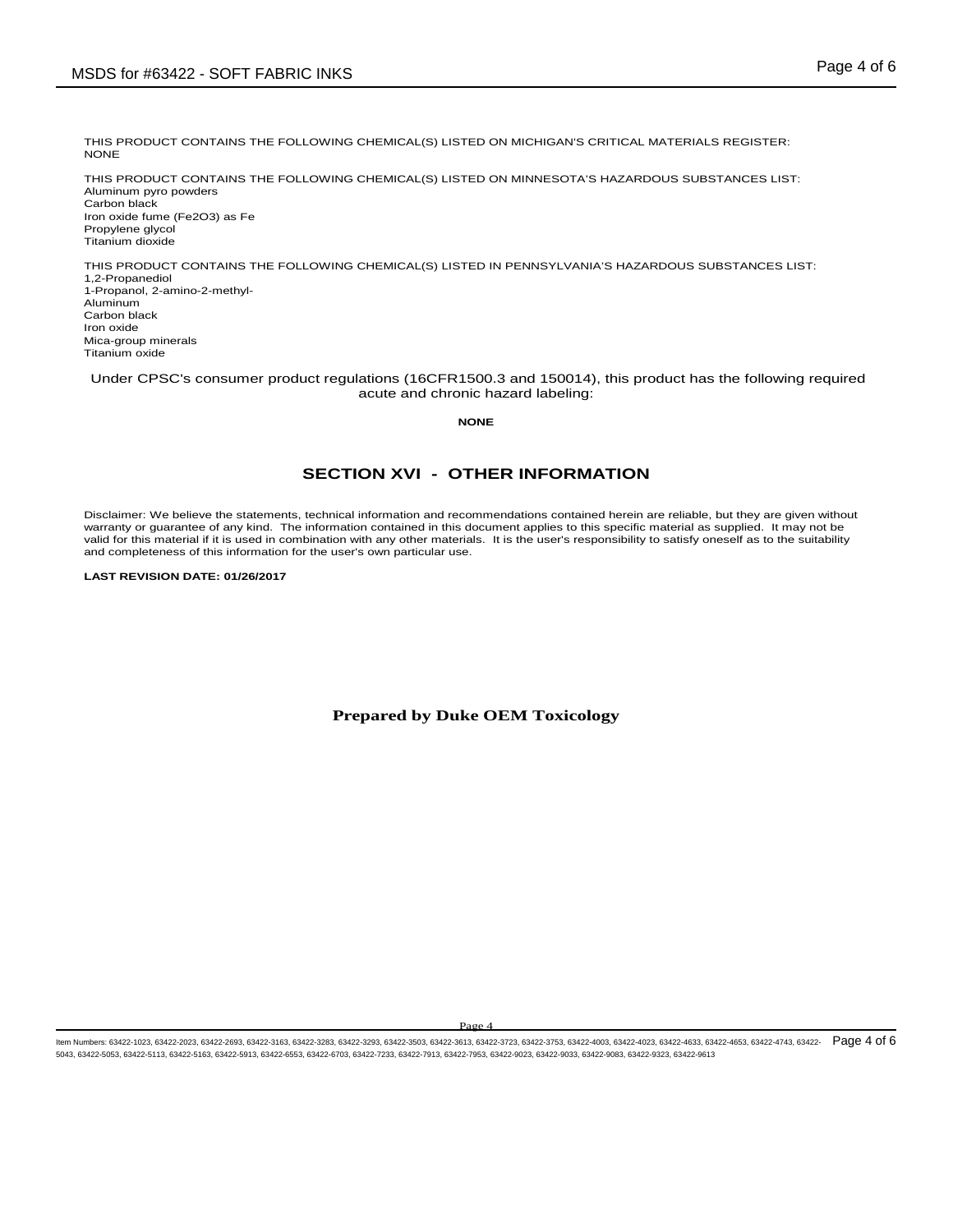# **COLOR INFORMATION**

THIS SDS APPLIES TO THE FOLLOWING COLORS WHICH ARE ASSOCIATED WITH HAZARDOUS AND/OR NON-HAZARDOUS INGREDIENTS

| <b>Product Color</b>  | SKU    | <b>Hazardous Ingredient</b> |  |
|-----------------------|--------|-----------------------------|--|
| <b>25972 WHITE</b>    | 508519 | (NONE)                      |  |
| 25974 CARNATION       | 508521 | (NONE)                      |  |
| 25975 WINE            | 508533 | (NONE)                      |  |
| 25976 HOT PINK        |        | (NONE)                      |  |
| 25977 POPPY           | 508523 | (NONE)                      |  |
| 25979 CRIMSON         | 508524 | (NONE)                      |  |
| 25980 GRAPEFRUIT      | 508522 | (NONE)                      |  |
| 25981 NUDE            | 508520 | (NONE)                      |  |
| 25982 BLOOD ORANGE    |        | (NONE)                      |  |
| 25983 TANGERINE       | 508525 | (NONE)                      |  |
| 25984 MARIGOLD        |        | (NONE)                      |  |
| 25985 REAL YELLOW     | 508526 | (NONE)                      |  |
| 25986 LIME            | 508528 | (NONE)                      |  |
| 25988 SHAMROCK        | 508529 | (NONE)                      |  |
| 25989 DEEP TEAL       |        | (NONE)                      |  |
| 25990 TUROUOISE       |        | (NONE)                      |  |
| 25991 AOUA            | 508530 | (NONE)                      |  |
| 25993 ROYAL BLUE      | 508531 | (NONE)                      |  |
| 25994 NAVY            | 508532 | (NONE)                      |  |
| 25995 AFRICAN VIOLET  | 508534 | (NONE)                      |  |
| 25997 GANACHE         | 508535 | (NONE)                      |  |
| 25998 GREY MIST       | 508537 | (NONE)                      |  |
| 25999 BLACK           | 508538 | (NONE)                      |  |
| 26187 METALLIC GOLD   | 508527 | (NONE)                      |  |
| 26188 METALLIC SILVER | 508536 | (NONE)                      |  |
|                       |        |                             |  |

Page 5

ltem Numbers: 63422-1023, 63422-2023, 63422-2693, 63422-3163, 63422-3283, 63422-3503, 63422-3613, 63422-3733, 63422-3735, 63422-4030, 63422-4023, 63422-4633, 63422-4653, 63422-4743, 63422-4743, 63422-4743, 63422-4739, 6342 5043, 63422-5053, 63422-5113, 63422-5163, 63422-5913, 63422-6553, 63422-6703, 63422-7233, 63422-7913, 63422-7953, 63422-9023, 63422-9033, 63422-9083, 63422-9323, 63422-9613